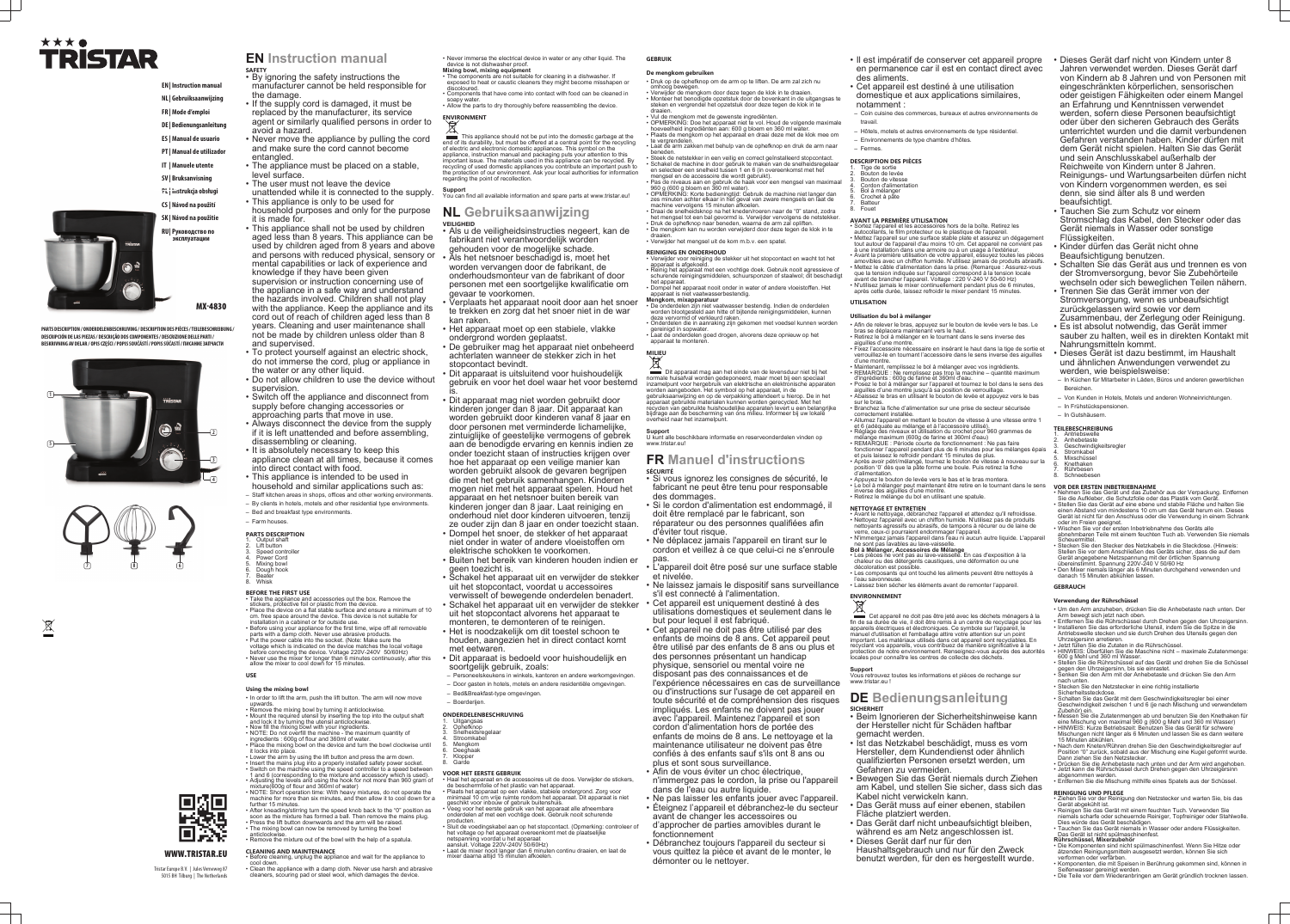# **UMWELT**

Dieses Gerät darf am Ende seiner Lebenszeit nicht im Hausmüll entsorgt werden, sondern muss an einer Sammelstelle für das Recyceln von elektrischen und elektronischen Haushaltsgeräten abgegeben werden. Das Symbol auf dem Gerät, in der Bedienungsanleitung und auf der Verpackung macht Sie auf dieses wichtige Thema aufmerksam. Die in diesem Gerät verwendeten Materialien können recycelt werden. Durch das Recyceln gebrauchter Haushaltsgeräte leisten Sie einen wichtigen Beitrag zum Umweltschutz. Fragen Sie Ihre örtliche Behörde nach Informationen über eine Samme

**Support** Sämtliche verfügbaren Informationen und Ersatzteile finden Sie unter www.tristar.eu

# **ES Manual de instrucciones SEGURIDAD**

- Si ignora las instrucciones de seguridad, eximirá al fabricante de toda responsabilidad por posibles daños.
- Si el cable de alimentación está dañado, corresponde al fabricante, al representante o a una persona de cualificación similar su reemplazo para evitar peligros.
- Nunca mueva el aparato tirando del cable y asegúrese de que no se pueda enredar con el cable.
- El aparato debe colocarse sobre una superficie estable y nivelada.
- El usuario no debe dejar el dispositivo sin supervisión mientras esté conectado a la alimentación.
- Este aparato se debe utilizar únicamente para el uso doméstico y sólo para las funciones para las que se ha diseñado.
- Este aparato no debe ser utilizado por niños menores de 8 años. Este aparato puede ser utilizado por niños a partir de los 8 años y por personas con capacidades físicas, sensoriales o mentales reducidas, o que no tengan experiencia ni conocimientos, sin son supervisados o instruidos en el uso del aparato de forma segura y entienden los riesgos implicados. Los niños no pueden jugar con el aparato. Mantenga el aparato y el cable fuera del alcance de los niños menores de 8 años. Los niños no podrán realizar la limpieza ni el mantenimiento reservado al usuario a menos que tengan más de 8 años y cuenten con supervisión.
- Para protegerse contra una descarga eléctrica, no sumerja el cable, el enchufe ni el aparato en el agua o cualquier otro líquido.
- No deje que los niños usen el dispositivo sin supervisión.
- Apague el aparato y desconéctelo de la alimentación antes de cambiar accesorios o acercarse a piezas que se muevan durante el uso.
- Desconecte siempre el dispositivo de la alimentación si está sin supervisión y antes de montarlo, desmontarlo o limpiarlo.
- Es absolutamente necesario mantener este aparato limpio en todo momento porque entra en contacto directo con los alimentos.
- Este aparato se ha diseñado para el uso en el hogar y en aplicaciones similares, tales como:
- Zonas de cocina para el personal en tiendas, oficinas y otros entornos de trabajo.
- Clientes en hoteles, moteles y otros entornos de tipo residencial. – Entornos de tipo casa de huéspedes.
- Granjas.

#### **DESCRIPCIÓN DE LOS COMPONENTES**

- 1. Eje de salida Botón de elevación
- Control de velocidad
- 4. Cable de alimentación Recipiente
- Gancho para masa
- **Batidora** 8. Espumadera

#### **ANTES DEL PRIMER USO**

- Saque el aparato y los accesorios de la caja. Quite los adhesivos, la lámina protectora o el plástico del dispositiv • Coloque el dispositivo sobre una superficie plana estable y asegúrese de tener un mínimo de 10 cm de espacio libre alrededor del mismo. Este dispositivo no es apropiado para ser instalado en un armario o para el
- uso en exteriores. • Antes de utilizar el aparato por primera vez, pase un paño húmedo por todas las piezas desmontables. Nunca utilice productos abrasivos. • Conecte el cable de alimentación a la toma de corriente. (Nota: Asegúrese de que el voltaje indicado en el dispositivo coincide con el
- voltaje local antes de conectar el dispositivo. Voltaje 220V-240V 50/60Hz) • No use nunca la batidora más de 10 minutos seguidos; pasado este
- tiempo déjela enfriar durante 15 minutos. **USO**

- **Uso del recipiente**
- Para levantar el brazo, pulsar el botón de elevación. El brazo se moverá hacia arriba.
- Retirar el recipiente girándolo en sentido contrario a las agujas de reloj. • Montar el accesorio necesario mediante la inserción de la parte superior en el eje de salida y asegurarlos girándolo en sentido contrario a las agujas del reloj.
- Introducir los ingredientes en el recipiente. • NOTA: No llene demasiado la máquina - la cantidad máxima de
- ingredientes es: 600 g de harina y 360 ml de agua.
- Colocar el recipiente en el aparato y girarlo en sentido de las agujas de reloj hasta que encaje. • Bajar el brazo con el botón de elevación y empujarlo hacia abajo.
- Introducir el cable de alimentación en un enchufe debidamente instalado.
- Encender la máquina mediante el control de velocidad a una velocidad de entre 1 y 6 dependiendo de la mezcla y el accesorio que se utiliza). • Ajuste los niveles y use el gancho para que no haya más de 960
- mos de mezcla (600 g de harina y 360 ml de agua). • NOTA: Tiempo de funcionamiento breve: con mezclas pesadas, utilizar
- la máquina un máximo de diez minutos, después dejar enfriar durante otros diez minutos.
- Después de amasar / batir girar la perilla de velocidad de nuevo a la posición "0" tan pronto como la mezcla haya formado una bola. A
- continuación, desenchufar el aparato. • Pulsar el botón de elevación y el brazo se levantará.
- El recipiente se puede quitar girándolo en sentido contrario a las agujas
- del reloj. • Retirar la mezcla del recipiente con la ayuda de una espátula.

- Para levantar o braço, prima o botão de elevação. O braço irá agora mover-se para cima. • Remova a taça misturadora rodando-a no sentido contrário ao dos
- ponteiros do relógio. • Monte o utensílio necessário inserindo a parte superior no veio de saída
- e fixe-o, rodando-o no sentido contrário ao dos ponteiros do relógio. • Encha a taça misturadora com os ingredientes.
- NOTA: Não encha demasiado a máquina a quantidade máxima de ingredientes é: 600 g de farinha e 360 ml de água.
- Coloque a taça misturadora no dispositivo e rode-a no sentido dos ponteiros do relógio até encaixar. • Baixe o braço utilizando o botão de elevação e prima o braço para
- baixo. • Insira a ficha na tomada de alimentação instalada adequadamente.
- Ligue a máquina utilizando o controlador de velocidade numa velocidade entre 1 e 6 (correspondente à mistura e acessório que estiver a utilizar).
- Ajustar os níveis e utilizar o gancho com o máximo de 960 gramas de mistura (600 g de farinha e 360 ml de água)
- NOTA: Tempo de funcionamento curto: Com misturas pesadas, não utilize a máquina durante mais do que dez minutos e, em seguida,
- deixe-a arrefecer durante mais dez minutos. • Após amassar/misturar, rode o botão de velocidade novamente para a
- posição "0" assim que a mistura formar uma bola. De seguida, retire a ficha da tomada.
- Prima o botão de elevação para levantar o braço. • A taça misturadora pode agora ser removida rodando-a no sentido

• Nunca mergulhe o aparelho na água ou noutro líquido. O aparelho não

#### **LIMPIEZA Y MANTENIMIENTO**

- Antes de limpiar, desenchufe el aparato y espere a que el aparato se enfríe.
- Limpie el aparato con un paño húmedo. No utilice productos de limpieza abrasivos o fuertes, estropajos o lana metálica porque se podría dañar el aparato.
- No sumerja nunca el aparato en agua o cualquier otro líquido. El aparato no se puede lavar en el lavavajillas. **Recipiente de mezcla, equipo de mezcla**
- Los componentes no se pueden lavar en lavavajillas. Si se expone al calor o a detergentes cáusticos podrían deformarse o perder el color. Los componentes que han estado en contacto con alimentos pueden lavarse con agua y jabón.
- Dejar que las piezas se sequen completamente antes de volver a

mponentes poderão ficar deformados ou descoloridos. • Os componentes que entraram em contacto com alimentos podem ser

#### montar el dispositivo. **MEDIO AMBIENTE**

snositivo **AMBIENTE**

Este aparato no debe desecharse con la basura doméstica al final de su vida útil, sino que se debe entregar en un punto de recogida para el reciclaje de aparatos eléctricos y electrónicos. Este símbolo en el aparato, manual de instrucciones y embalaje quiere atraer su atención sobre esta importante cuestión. Los materiales utilizados en este aparato se pueden reciclar. Mediante el reciclaje de electrodomésticos, usted contribuye a fomentar la protección del medioambiente. Solicite más información sobre los puntos de recogida a las autoridades locales.

#### **Soporte**

Puede encontrar toda la información y recambios en www.tristar.eu!

### **PT Manual de Instruções SEGURANÇA**

6. Gancio impasto 7. Frullino **Frusta** 

- O fabricante não pode ser responsabilizado por quaisquer danos se ignorar as instruções de segurança.
- Se o cabo de alimentação estiver danificado, deve ser substituído pelo fabricante, o seu representante de assistência técnica ou alguém com qualificações semelhantes para evitar perigos.
- Nunca desloque o aparelho puxando pelo cabo e certifique-se de que este nunca fica preso.
- O aparelho deve ser colocado numa superfície plana e estável.
- O utilizador não deve abandonar o aparelho enquanto este estiver ligado à alimentação.
- Este aparelho destina-se apenas a utilização doméstica e para os fins para os quais foi concebido.
- Este aparelho não deve ser utilizado por crianças com idades compreendidas entre menos de 8 anos. Este aparelho pode ser utilizado por crianças com mais de 8 anos e por pessoas com capacidades físicas, sensoriais ou mentais reduzidas, assim como com falta de experiência e conhecimentos, caso sejam supervisionadas ou instruídas sobre como utilizar o aparelho de modo seguro e compreendam os riscos envolvidos. As crianças não devem brincar com o aparelho. Mantenha o aparelho e respetivo cabo fora do alcance de crianças com idade inferior a 8 anos. A limpeza e manutenção não devem ser realizadas por crianças a não ser que tenham mais de 8 anos e sejam supervisionadas. • Para se proteger contra choques elétricos, não
- mergulhe o cabo, a ficha nem o aparelho em água ou qualquer outro líquido.
- Não permita que as crianças utilizem o dispositivo sem supervisão.
- Desligue o aparelho e retire a ficha da tomada antes de alterar acessórios ou abordar partes que se movem durante a utilização.
- Desligue sempre o dispositivo da tomada se o mesmo ficar sem supervisão e antes de o montar, desmontar ou limpar.
- É absolutamente necessário manter este aparelho sempre limpo uma vez que entra em contacto directo com alimentos.
- Este aparelho destina-se a ser usado em aplicações domésticas e semelhantes tais como:
- Zonas de cozinha profissional em lojas, escritórios e outros ambientes de trabalho.
- Por clientes de hotéis, motéis e outros ambientes de tipo residencial. – Ambientes de dormida e pequeno almoço.
- Quintas.

posizione "0" non appena la miscela appare a forma di palla. Rimuovere quindi la spina dalla presa di rete.  $\cdot$  Premere il pulsante di sollevamento verso il basso per sollevare il

#### **DESCRIÇÃO DAS PEÇAS**

- Veio de saída Botão de elevação
- Controlador de velocidade
- Cabo de alimentação
- Cuba de mistura **Gancho**
- **Varas Batedor**

• Se il cavo di alimentazione è danneggiato, deve · Pulire l'apparecchio con un panno umido. Non usare mai detergenti duri l'apparecchio si raffreddi. e abrasivi, pagliette o lana d'acciaio, che danneggiano l'apparecchio.

#### **ANTES DA PRIMEIRA UTILIZAÇÃO**

- Retire o aparelho e os acessórios da caixa. Retire os autocolantes, a película ou plástico de proteção do aparelho. • Coloque o aparelho sobre uma superfície plana e estável e deixe, no mínimo, 10 cm de espaço livre à volta do aparelho. Este aparelho não está adaptado para a instalação num armário ou para a utilização no exterior.
- Antes de utilizar o aparelho pela primeira vez, limpe todas as peças amovíveis com um pano húmido. Nunca utilize produtos abrasivos.
- Ligue o cabo de alimentação à tomada. (Nota: Antes de ligar o dispositivo, certifique-se de que a tensão indicada no dispositivo corresponde à tensão local. Tensão 220V-240V 50/60Hz)
- Nunca utilize a batedeira durante mais do que 10 minutos de seguida. Após 10 minutos permita que a batedeira arrefeça durante 15 minutos.

#### **UTILIZAÇÃO**

#### **Utilizar a taça misturadora**

contrário aos ponteiros do relógio. • Remova a mistura da taça com a ajuda de uma espátula.

**LIMPEZA E MANUTENÇÃO**

• Antes de limpar, desligue o aparelho da tomada e aguarde até

arrefecer.

• Limpe o aparelho com um pano húmido. Nunca use produtos de limpeza agressivos e abrasivos, esfregões de metal ou palha de aço,

que danifica o dispositivo.

pode ser colocado na máquina de lavar louça. **Taça misturadora, equipamento de mistura**

• Os componentes não são adequados para limpeza na máquina de lavar loiça. Se forem expostos a calor ou produtos de limpeza cáusticos, os

limpos com água e detergente.

• Deixe as peças secarem totalmente antes de voltar a montar o

Este aparelho não deve ser depositado no lixo doméstico no fim da sua vida útil, mas deve ser entregue num ponto central de reciclagem de aparelhos domésticos elétricos e eletrónicos. Este símbolo indicado no aparelho, no manual de instruções e na embalagem chama a sua atenção para a importância desta questão. Os materiais utilizados neste aparelho podem ser reciclados. Ao reciclar aparelhos domésticos usados, está a contribuir de forma significativa para a proteção do nosso ambiente. Solicite às autoridades locais informações relativas aos pontos

de recolha. **Assistência**

Encontra todas as informações e peças de substituição disponíveis em

www.tristar.eu!

**IT Istruzioni per l'uso**

**SICUREZZA**

• Il produttore non è responsabile di eventuali danni e lesioni conseguenti la mancata osservanza delle istruzioni di sicurezza.

essere sostituito dal produttore, da un addetto all'assistenza o da personale con qualifiche

analoghe per evitare rischi.

• Non spostare mai l'apparecchio tirandolo per il cavo e controllare che il cavo non possa

rimanere impigliato.

• Collocare l'apparecchio su una superficie

stabile e piana.

**OPIS CZĘŚCI** 1. Wałek wyjściowy 2. Przycisk unoszenia 3. Regulator prędkości 4. Kabeel zasilający Miska do mieszania 6. Hak do ciasta 7. Ubijacz **Trzepaczka** 

• Non lasciare mai l'apparecchio senza sorveglianza quando è collegato

all'alimentazione.

• Questo apparecchio è destinato a un uso esclusivamente domestico e deve essere utilizzato soltanto per gli scopi previsti. • L'apparecchio non deve essere utilizzato da

bambini di età inferiore agli 8 anni.

L'apparecchio può essere utilizzato da bambini di almeno 8 anni e da persone con ridotte capacità fisiche, sensoriali o mentali oppure senza la necessaria pratica ed esperienza sotto

la supervisione di un adulto o dopo aver ricevuto adeguate istruzioni sull'uso in

sicurezza dell'apparecchio e aver compreso i possibili rischi. I bambini non devono giocare con l'apparecchio. Mantenere l'apparecchio e il

relativo cavo fuori dalla portata dei bambini di età inferiore agli 8 anni. I bambini non devono eseguire interventi di manutenzione e pulizia almeno che non abbiano più di 8 anni e non siano controllati.

• Per proteggersi dalle scosse elettriche, non immergere il cavo, la spina o l'apparecchio nell'acqua né in qualsiasi altro liquido. • Non lasciare che i bambini utilizzino il dispositivo senza supervisione.

• Spegnere l'apparecchio e scollegarlo dalla presa di rete prima di cambiare gli accessori o di avvicinarsi alle parti mobili quando in uso. • Scollegare sempre il dispositivo

dall'alimentazione se lasciato incustodito e prima dell'assemblaggio, il disassemblaggio o la pulizia.

• È assolutamente necessario pulire l'apparecchio prima che esso venga in contatto

con gli alimenti. • Questo apparecchio è concepito per uso domestico e applicazioni simili come:

– Aree cucine per il personale in negozi, uffici e altri ambienti lavorativi. – Per i clienti in hotel, motel e altri ambienti di tipo residenziale. – Ambienti di tipo Bed and breakfast.

– Fattorie.

# **DESCRIZIONE DELLE PARTI**

1. Albero di uscita 2. Pulsante di sollevamento

Controller velocità Cavo di alimentazione

Ciotola

#### **PRIMA DEL PRIMO UTILIZZO**

• Estrarre apparecchio e accessori dall'imballaggio. Rimuovere adesivi, pellicola protettiva o plastica dall'apparecchio. • Posizionare l'apparecchio su una superficie piana stabile e assicurare un minimo di 10 cm di spazio libero intorno. Questo apparecchio non è

idoneo per l'installazione in un armadietto o per uso all'aperto. • Prima di usare l'apparecchio per la prima volta, pulire tutte le parti amovibili con un panno umido. Non utilizzare mai prodotti abrasivi. • Inserisci il cavo di alimentazione nella presa. (Nota: Assicurarsi che la tensione indicata sull'apparecchio corrisponda alla tensione locale prima

di collegarlo. Tensione 220 V-240 V 50/60 Hz) • Non utilizzare mai in modo continuativo il frullatore per un periodo superiore ai 10 minuti; dopo questo lasso di tempo, lasciar raffreddare il frullatore per 15 minuti.

**USO**

#### **Utilizzo del contenitore di miscelazione**

• Per alzare il braccio, premere il pulsante di sollevamento. Il braccio ora si sposta verso l'alto • Rimuovere la ciotola di miscelazione ruotandola in senso antiorario.

- Montare l'utensile richiesto inserendone la parte superiore sull'albero e bloccarlo ruotandolo in senso antiorario.
- Riempire ora la ciotola con gli ingredienti. • NOTA: Non riempire eccessivamente la macchina - la quantità di ingredienti massima è: 600 g di farina e 360 ml di acqua.
- Collocare la ciotola di miscelazione sul dispositivo e ruotarla in senso orario finché non si blocca in posizione. • Abbassare il braccio mediante il pulsante di sollevamento.
- Inserire la spina di alimentazione nella presa di rete protetta

opportunamente installata • Accendere la macchina mediante il controller di velocità selezionando una velocità compresa tra 1 e 6 (corrispondente alla miscela e agli

accessori utilizzati). • Regolare i livelli e utilizzare il gancio per una quantità di impasto non superiore a 960 grammi (600 g di farina e 360 g d'acqua).

• NOTA: Tempo di funzionamento breve: Con miscele pesanti, non azionare la macchina per un periodo superiore a dieci minuti; successivamente lasciarla raffreddare per almeno dieci minuti. • Dopo aver impastato/amalgamato, riportare la manopola di velocità in

braccio. • La ciotola di miscelazione può essere ora rimossa ruotandola in senso

antiorario.

• Rimuovere la miscela dalla ciotola con l'aiuto di una spatola.

**PULIZIA E MANUTENZIONE** • Prima della pulizia, scollegare l'apparecchio ed attendere che

• Non immergere l'apparecchio in acqua o in altro liquido. L'apparecchio non è lavabile in lavastoviglie.

**Ciotola di miscelazione, apparecchio di miscelazione**

• I componenti non sono adatti per il lavaggio in lavastoviglie. Se esposti a calore o detergenti aggressivi potrebbero deformarsi o scolorire. • I componenti che entrano in contatto con gli alimenti possono essere

puliti in acqua e sapone. • Lasciar asciugare le parti completamente prima di riassemblare il

dispositivo.

#### **AMBIENTE**

Questo apparecchio non deve essere posto tra i rifiuti domestici alla fine del suo ciclo di vita, ma deve essere smaltito in un centro di riciclaggio per dispositivi elettrici ed elettronici domestici. Questo simbolo sull'apparecchio, il manuale di istruzioni e la confezione sottolineano tale importante questione. I materiali usati in questo apparecchio possono essere riciclati. Riciclando gli apparecchi domestici è possibile contribuire alla protezione dell'ambiente. Contattare le autorità locali per informazioni in merito ai punti di raccolta.

**Assistenza**

Tutte le informazioni e le parti di ricambio sono disponibili sul sito www.tristar.eu!

#### **SV Instruktionshandbok SÄKERHET**

• Om dessa säkerhetsanvisningar ignoreras kan inget ansvar utkrävas av tillverkaren för eventuella skador som uppkommer.

- Om nätsladden är skadad måste den bytas ut av tillverkaren, dess servicerepresentant eller liknande kvalificerade personer för att undvika fara.
- Flytta aldrig apparaten genom att dra den i sladden och se till att sladden inte kan trassla in sig.
- Apparaten måste placeras på en stabil, jämn
- yta. • Använd aldrig apparaten obevakad när den är ansluten till vägguttaget.
- Denna apparat får endast användas för hushållsändamål och endast för det syfte den är konstruerad för.
- Apparaten ska inte användas av barn som är yngre än 8 år. Apparaten kan användas av barn från och med 8 års ålder och av personer med ett fysiskt, sensoriskt eller mentalt handikapp eller brist på erfarenhet och kunskap om de övervakas eller instrueras om hur apparaten ska användas på ett säkert sätt och förstår de risker som kan uppkomma. Barn får inte leka med apparaten. Håll apparaten och nätkabeln utom räckhåll för barn som är yngre än 8 år. Rengöring och underhåll får inte utföras av barn såvida de inte är äldre än 8 år och övervakas.
- För att undvika elektriska stötar ska du aldrig sänka ned sladden, kontakten eller apparaten i vatten eller någon annan vätska.
- Låt inte barn använda enheten utan tillsyn. • Stäng av apparaten och koppla från
- strömförsörjningen innan du byter tillbehör eller delar som rör sig under användning.
- Koppla alltid bort enheten från eluttaget om den lämnas obevakad och innan montering, demontering eller rengöring.
- Det är absolut nödvändigt att apparaten alltid är ren eftersom den kommer i direkt kontakt med livsmedel.
- Denna apparat är avsedd för hushållsbruk och liknande användningsområden, såsom:
- Personalkök i butiker, på kontor och i andra arbetsmiljöer.
- Av gäster på hotell, motell och andra liknande boendemiljöer. – "Bed and breakfast" och liknande boendemiljöer.
- Bondgårdar.

#### **BESKRIVNING AV DELAR**

- Utgående axel 2. Lyftknapp
- 3. Hastighetsreglage
- 4. Nätsladd Skål
- Degkrok Visp.
- Ballongvisp

### **FÖRE FÖRSTA ANVÄNDNING**

- Ta ut apparaten och tillbehören ur lådan. Avlägsna klistermärken, skyddsfolie och plast från apparaten. • Placera enheten på en platt yta och se till att det finns 10 cm fritt
- utrymme runt enheten. Enheten lämpar sig inte för placering i ett skåp eller för användning utomhus. • Innan apparaten används för första gången, torka av alla avtagbara
- delar med en dammtrasa. Använd aldrig slipande produkter. • Sätt i strömkabeln i uttaget. (Obs: Kontrollera att spänningen som anges
- på enheten matchar spänningen i det lokala elnätet innan du ansluter
- enheten. Spänning 220–240 V 50/60 Hz) • Använd aldrig mixern längre än 10 minuter i sträck, och låt sedan mixern svalna i 15 minuter.

#### **ANVÄNDNING**

#### **Användning av blandningsskålen**

- Tryck in lyftknappen för att lyfta armen. Armen går nu att röra uppåt. • Ta bort blandningsskålen genom att vrida den moturs.
- Montera det önskade redskapet genom att sticka in överdelen i den utgående axeln och lås redskapet genom att vrida det moturs.
- Nu kan du fylla blandningsskålen med dina ingredienser. • OBS! Fyll inte på för mycket ingredienser i maskinen – den högsta tillåtna vikten på ingredienserna är 600 g mjöl and 360 ml vatten. • Ställ blandningsskålen på apparaten och vrid skålen medurs tills den
- låser på plats. • Sänk armen genom att trycka in lyftknappen och trycka armen nedåt. • Sätt in strömkontakten i ett korrekt installerat vägguttag.
- Sätt igång maskinen med hjälp av hastighetsreglaget och välj en hastighet mellan 1 och 6 (motsvararande blandningens egenskaper och vilket redskap som används).
- Justera nivåerna och använd inte krokarna till mer än 960 kg deg (600 g mjöl och 360 ml vatten). • OBS: Kort användningstid: Om du knådar tjocka degar ska du använda
- maskinen i högst tio minuter, och sedan låta den svalna i ytterligare tio minuter. • När du knådar/blandar ska du vrida tillbaka hastighetsreglaget till läge
- "0" så fort degen formats till en boll. Dra sedan ut strömkontakten. • Tryck ner lyftknappen och lyft upp armen.
- Blandningsskålen kan nu tas bort genom att vrida skålen moturs. • Töm blandningen ur skålen med hjälp av en slickepott.

## **RENGÖRING OCH UNDERHÅLL**

- Innan rengöring, dra ur kontakten och vänta tills apparaten har svalnat. • Rengör apparaten med en fuktig trasa. Använd aldrig starka och slipande rengöringsmedel, skursvamp eller stålull som skadar
- apparaten. • Sänk aldrig apparaten i vatten eller i någon annan vätska. Apparaten
- kan inte diskas i diskmaskin. **Blandningsskål, blandningsredskap**
- Komponenterna är inte lämpliga för rengöring i diskmaskin. Om de utsätts för värme eller frätande rengöringsmedel kan de få fel form eller
- bli missfärgas. • Delar som har kommit i kontakt med matvaror kan rengöras med vatten
- och diskmedel. Låt delarna torka ordentligt innan du monterar ihop apparaten igen.

# **OMGIVNING**

Denna apparat ska ej slängas bland vanligt hushållsavfall när den slutat fungera. Den ska slängas vid en återvinningsstation för elektriskt och elektroniskt hushållsavfall. Denna symbol på apparaten, bruksanvisningen och förpackningen gör dig uppmärksam på detta. Materialen som används i denna apparat kan återvinnas. Genom att återvinna hushållsapparater gör du en viktig insats för att skydda vår miljö. Fråga de lokala myndigheterna var det finns insamlingsställen.

**Support** Du hittar all tillgänglig information och reservdelar på www.tristar.eu!

#### **PL Instrukcje użytkowania BEZPIECZEŃSTWO**

- Producent nie ponosi odpowiedzialności za uszkodzenia w przypadku nieprzestrzegania instrukcji bezpieczeństwa.
- W przypadku uszkodzenia kabla zasilania, aby uniknąć zagrożenia, musi on być wymieniony przez producenta, jego agenta serwisowego lub osoby o podobnych kwalifikacjach.
- Nie wolno przesuwać urządzenia, ciągnąć za
- przewód ani dopuszczać do zaplątania kabla. • Urządzenie należy umieścić na stabilnej i
- wypoziomowanej powierzchni.
- Nigdy nie należy zostawiać włączonego urządzenia bez nadzoru.
- Urządzenie przeznaczone jest tylko do eksploatacji w gospodarstwie domowym, w sposób zgodny z jego przeznaczeniem.
- Dzieci poniżej 8 roku życia nie mogą używać tego urządzenia. Z urządzenia mogą korzystać dzieci w wieku od 8 lat oraz osoby o ograniczonych możliwościach fizycznych, sensorycznych i psychicznych bądź nieposiadające odpowiedniej wiedzy i doświadczenia, pod warunkiem, że są nadzorowane lub otrzymały instrukcje dotyczące bezpiecznego używania urządzenia, a także rozumieją związane z tym zagrożenia. Dzieciom nie wolno bawić się urządzeniem. Urządzenie oraz dołączony do niego kabel należy przechowywać poza zasięgiem dzieci, które nie ukończyły 8 lat. Czyszczenia i konserwacji nie powinny wykonywać dzieci chyba, że ukończyły 8 lat i znajdują się pod nadzorem osoby dorosłej.
- Aby uniknąć porażenia prądem elektrycznym, nie należy zanurzać przewodu, wtyczki ani urządzenia w wodzie bądź w innej cieczy.

• Nie pozwalać dzieciom na korzystanie z urządzenia bez nadzoru.

• Wyłączyć urządzenie i wyciągnąć wtyczkę z kontaktu przed zmianą akcesoriów lub zbliżeniem się do części ruchomych.

• Zawsze odłączać urządzenie od prądu, gdy jest ono pozostawiane bez nadzoru oraz przed montażem, demontażem lub czyszczeniem. • Niezbędne jest stałe utrzymywanie czystości urządzenia, ponieważ ma ono bezpośredni

kontakt z żywnością.

• To urządzenie zaprojektowano do użycia w domu oraz w celu podobnych zastosowań w

miejscach takich jak:

– Pomieszczenia kuchenne w sklepach, biurach i innych miejscach

pracy.

– Przez klientów w hotelach, motelach i innych ośrodkach tego typu.

– Ośrodki oferujące noclegi ze śniadaniem.

– Gospodarstwa rolne.

**PRZED PIERWSZYM UŻYCIEM**

szorstkich środków czyszczących.

• Urządzenie i akcesoria należy wyjąć z pudełka. Usuń z urządzenia

naklejki, folię ochronną lub elementy plastikowe.

• Urządzenie umieścić na odpowiedniej, płaskiej powierzchni i zapewnić minimum 10 cm wolnej przestrzeni wokół urządzenia. Urządzenie to nie jest przystosowane do montażu w szafce lub do użytkowania na wolnym

powietrzu.

• Przed pierwszym użyciem urządzenia należy wytrzeć wszystkie wyjmowane części wilgotną szmatką. Nigdy nie należy używać

• Kabel zasilający należy podłączyć do gniazda elektrycznego. (Uwaga: przed podłączeniem urządzenia należy sprawdzić, czy napięcie

 $\bullet$  Nigdy nie używać miksera nieprzerwanie dłużej niż 10 minut, nastepnie

wskazane na urządzeniu odpowiada napięciu sieci

lokalnej. Napięcie 220–240 V 50/60 Hz)

poczekać na jego wystygnięcie przez 15 minut.

**UŻYTKOWANIE**

**Użytkowanie miski do mieszania (makutry)**

• Aby podnieść ramię, nacisnąć przycisk unoszenia. Ramię zostanie

podniesione do góry.

• Wyjąć miskę do mieszania przez obrócenie jej w lewo (przeciwnie do

ruchu wskazówek zegara).

• Zamocować wymagane narzędzie, wsuwając jego górną część w wałek wyjściowy i zablokować je poprzez obrót narzędziem w prawo (w kierunku przeciwnym do kierunku ruchu wskazówek zegara). • Teraz napełnić miskę do mieszania swoimi składnikami.